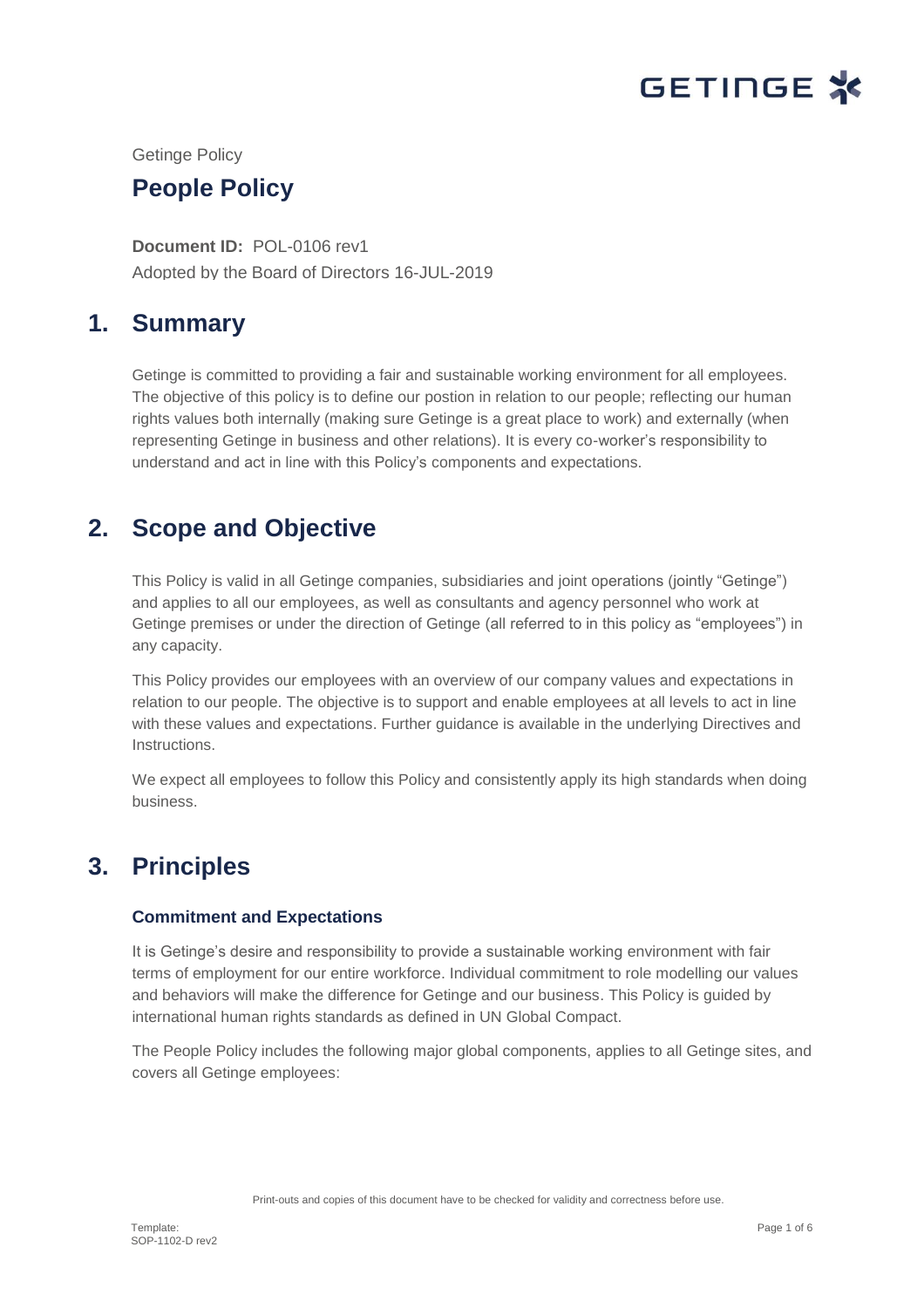□ Human Rights

□ Diversity

□ Labor Rights

□ Code of Conduct

Local country adaptations may include variations that comply with local laws and customs. You can also find reference to People Policy in our Sustainability Policy.

## **Human Rights**

Getinge and our employees and workforce shall respect and protect internationally recognized laws and standards for human rights, and strive to ensure that we do not abuse any part of these human rights principles. In addition, our employees are expected to contribute by respecting, protecting and promoting human rights, not only within the workplace but also when representing Getinge outside of the workplace, including in relations with customers, distributors, agents, vendors, suppliers and other third parties which form part of our product offering and business.

*See further: Human Rights Policy POL-0118*

## **Diversity**

#### *Non-Discrimination & Equal Employment Opportunity*

Getinge wants all employees to have equal opportunities based on competence, experience and performance, regardless of gender identity, race, ethnicity, religion, age, marital or parental status, disability, sexual orientation, nationality, political opinion, union affiliation, social background and/or other characteristics protected by applicable law. As part of our commitment to having a diverse and inclusive workplace, we have zero tolerance towards discrimination, harassment and bullying. Victimization at work, such as recurring negative actions directed against individual employees, is not permitted. All employees shall treat one another with respect, dignity and common courtesy.

#### *Recruitment approach*

All Getinge recruitments are based on respect for the individual regardless of gender identity, race, ethnicity, religion, age, marital or parental status, disability, sexual orientation, nationality, political opinion, union affiliation or social background. The demands stated in the job profile shall be based on our common values. The selection processes shall be fair, based on objective and transparent criteria, and include proper feedback to all applicants in accordance with local custom and law.

*See further: Diversity Directive DIR-0145*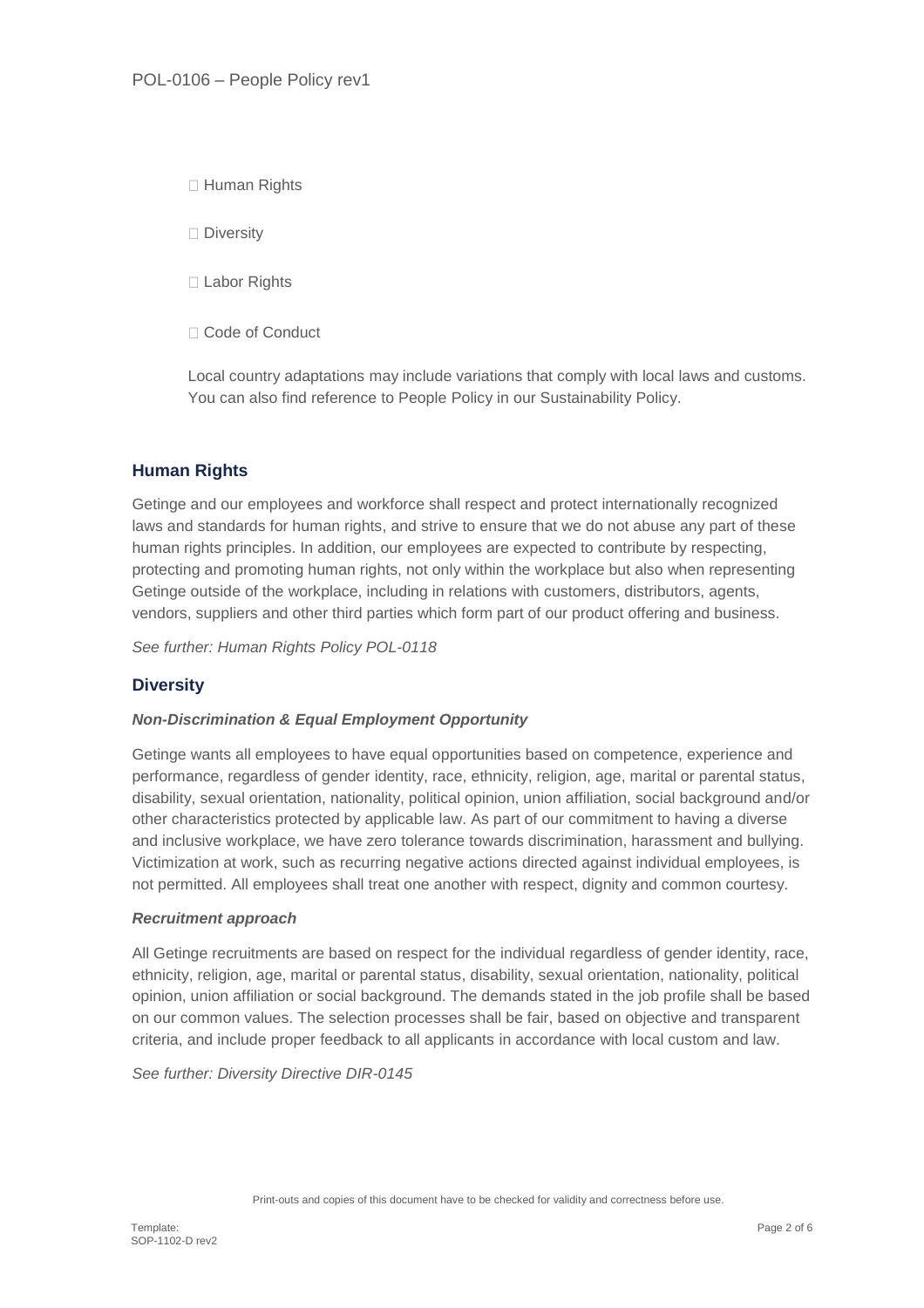### **Labor**

### *Child Labor*

Child labor is not accepted in any of Getinge's businesses, nor do we accept child labor at our suppliers, dealers or subcontractors. In no event will we employ any person below the age of 15 or the country's legal minimum age, if over 15. Government-authorized job trainings or apprenticeship programs that are clearly beneficial to the participating individuals may be exceptions.

For authorized minors, management is responsible for providing age-appropriate working conditions, hours of work and wage, in compliance with applicable local law.

#### *Forced Labor*

Forced labor (incl. dept bondage, trafficking and other forms of modern slavery) is not accepted in any of Getinge's businesses. We do not engage in or support the use of forced labor; employees are free to leave their employment after a notice period, as required by law and contract.

#### *Freedom of Association and Collective Bargaining*

We recognize and respect the freedom of our employees to form or join associations of their own choosing concerning the relationship between the employer and the employees, and to bargain collectively. We do not accept disciplinary or discriminatory actions against employees who choose to peacefully and lawfully organize or join an association. Employees are forbidden to use intimidations of any kind to obstruct other employees' right to freedom of association or right to be unorganized.

In situations where the right to freedom of association and collective bargaining is restricted by law and regulations, we allow and respect other forms of worker representation and collective bargaining.

#### *Occupational Health and Safety (OHS)*

Getinge shall offer and maintain a safe and sound working environment that meets or exceeds global standards and national legislation. A safe and healthy workplace is not only about preventing accidents, it involves both physical and psychosocial wellbeing aspects. We always prioritize work processes, design of service, and working methods that reduce the negative impact on the individual. Safety must always be the most important factor of decisions.

#### *Terms of Employment*

Getinge seeks to provide working conditions that comply with local legal requirements and collective bargaining agreements. All employees have the right to have written contracts, employment letter, or legally binding documentation of employment, in a language that they can easily understand, specifying terms of their work assignment.

*See further: Labor Rights Directive DIR-0146*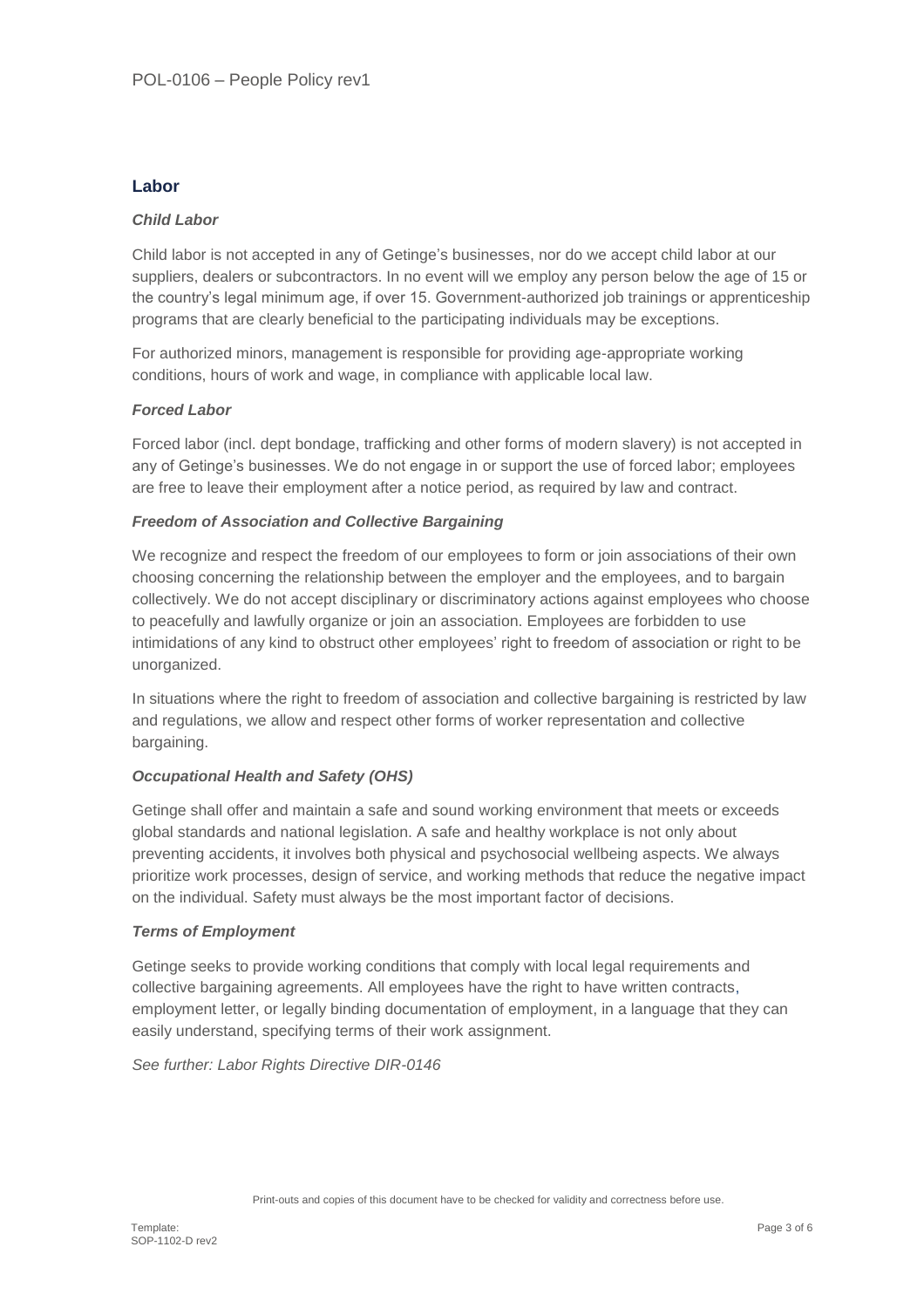## **Next Level Manager Approval Principle**

To guarantee fair and equal treatment for all our employees and to make sure decisions benefit Getinge on a broader level, all decisions on employment matters must be approved by a next level manager.

• Recruitment – the next level manager needs to confirm that the position can be filled

• Compensation and benefits – the next level manager needs to confirm all changes or new compensation and benefits such as salary, bonus, car, healthcare etc.

• Transfers and terminations – the next level manager needs to approve all transfers and terminations such as reorganizations and decisions to terminate.

## **No Nepotism**

Nepotism means favoring relatives or personal friends because of the relationship rather than their abilities.

To avoid undermining the credibility of management and to avoid negatively influencing a good working environment in our company, the following principles should be followed:

• Never hire personal friends or close relatives

• Avoid direct or indirect reporting between relatives or staff in a relationship

Should a situation arise that involves direct or indirect reporting between two employees in a relationship, measures should be taken to re-organize and move one of the employees to a position that does not involve direct or indirect reporting to the other.

## **Code of Conduct**

#### *Integrity*

All employees shall act in a manner, which is appropriate to one's position in the organization. He/she shall not act in a manner, which could disrepute Getinge. An employee shall personally not be engaged in any illegal or criminal activities (inside or outside working hours). All employees are expected to read and follow the the Code of Conduct.

#### *Disclosure of Conflicting Interests*

Getinge's employees are not allowed to be involved in outside employment/business interests in conflict, or in potential conflict, with the businesses of Getinge. Therefore, it is important that all employees of Getinge disclose in writing to the company, through their superiors or provided processes and tools, details of any conflict of interest, which might affect their impartiality in carrying out their duties as soon as it becomes apparent, including:

> Any interest, shareholding or possible conflict of interest with any firm or organization from which Getinge purchases supplies, works or services, or through which Getinge proposes to sell property or services.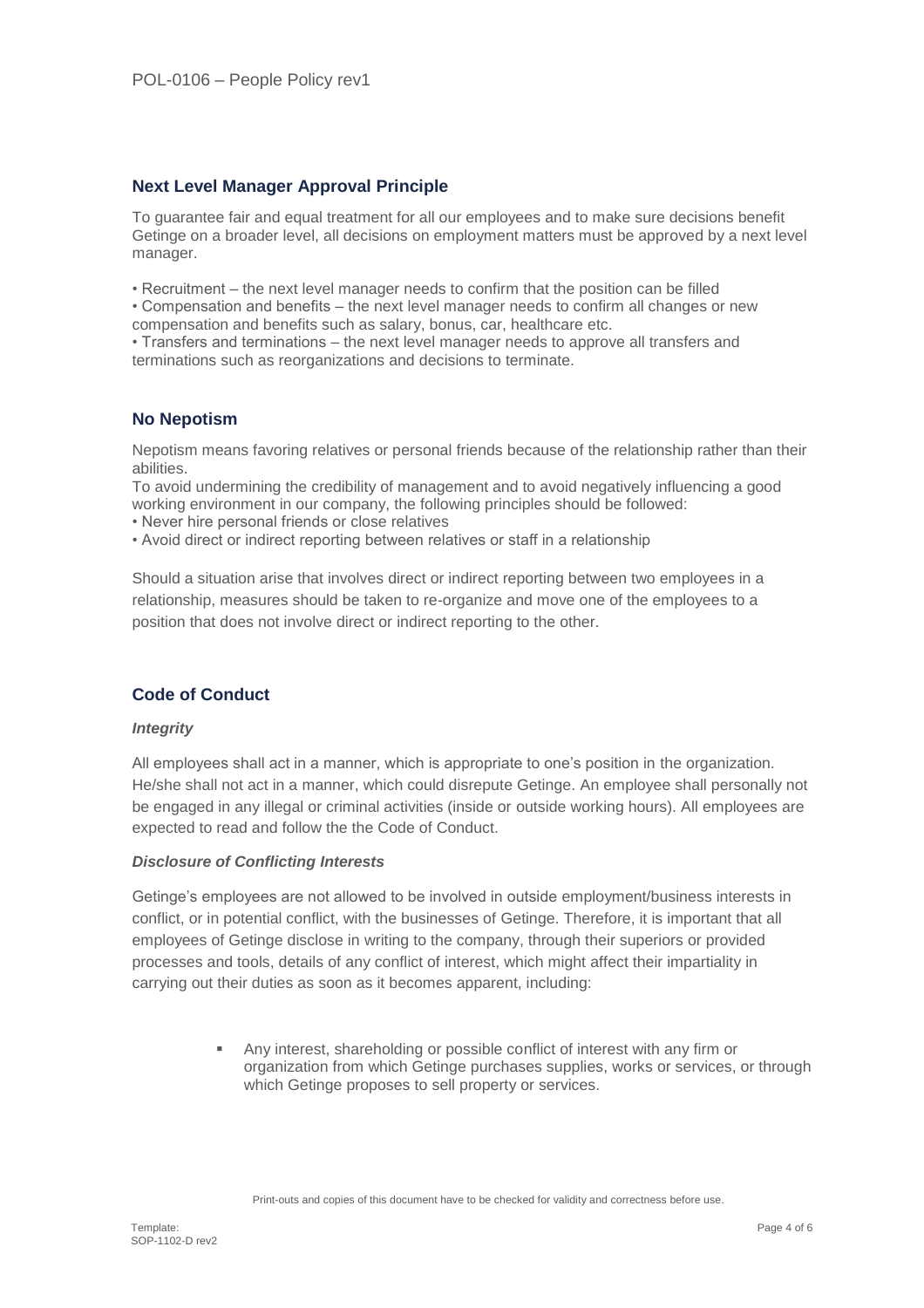- Any outside employment or business interests in conflict, or potentially in conflict, with Getinge's business.
- Any interest of an employee's immediate family, which could result in such a conflict of interest.

Where a conflict of interest situation could arise for an employee, he/she must discontinue the contract or situation and not attempt in any way to influence decisions on the matter.

*See further: Conflict of Interest Directive DIR-1302*

# **4. Breaches against the Policy – Speak-up**

Do not hesitate to raise a concern. Any Getinge employee who suspects violations of this Policy is expected to speak up and raise the issue to their line manager, Human Resourses, to the Ethics and Compliance Office, or to use the Getinge Speak-Up Line. The Speak-Up Line is available on Getinge internal and external webpages.

At Getinge, we do not accept any form of retaliation against someone who speaks up, expresses concerns or opinions.

*See further: Speak Up and Non Retaliation Instruction SOP -1305*

# **5. Roles and Responsibilities**

All Getinge employees are individually responsible for reading, understanding and complying with this Policy. Each employee is responsible for acting in accordance with this Policy,

Every line manager is responsible for making sure each team member has access to this Policy and related Directives, Instructions and Guidelines. The line manager is also responsible for ensuring that relevant activities and internal controls are in place to prevent and detect bribery and corruption.

Day-to-day reinforcement, including regular information and training on anti-corruption issues, as well as compliance follow-up, is part of every manager's responsibility, with the support of the HR Department.

Violations against the Policy can lead to disciplinary action, up to and including termination.

## **6. Framework**

This Policy is part of Getinge's Governance Framework, which includes:

Print-outs and copies of this document have to be checked for validity and correctness before use.